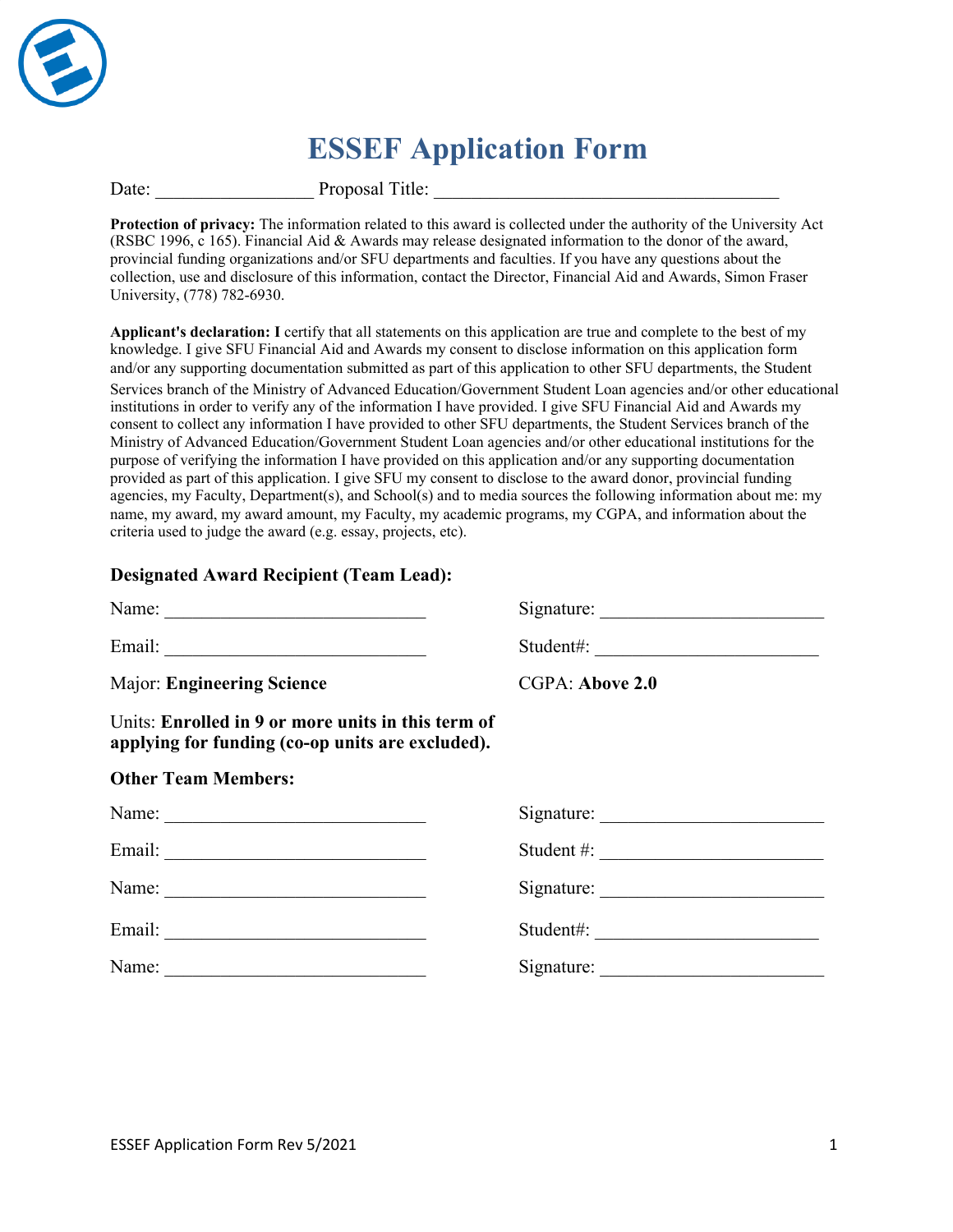

| Email: | Student#:  |
|--------|------------|
| Name:  | Signature: |
| Email: | Student#:  |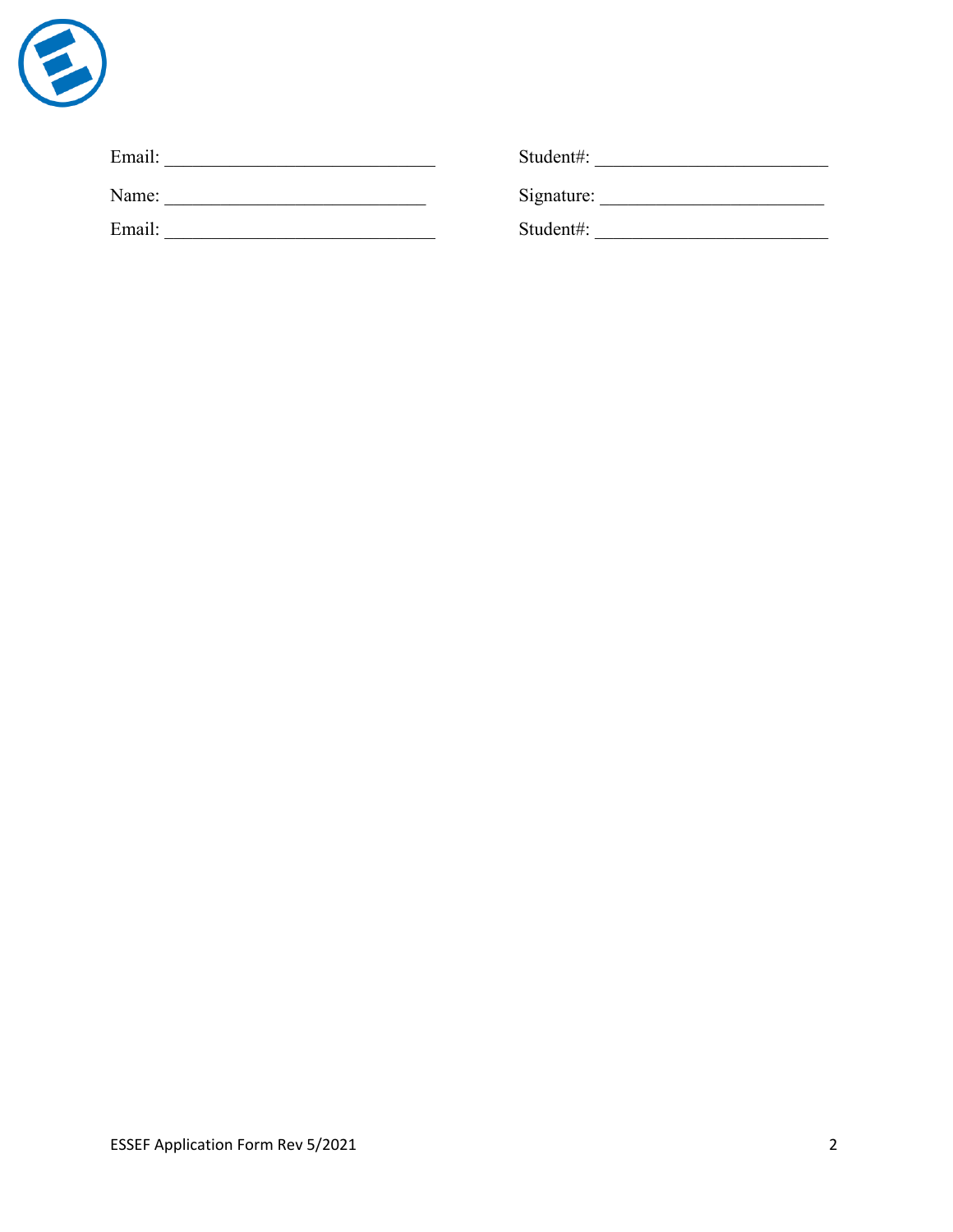

|        |                                                           | TO BE COMPLETED BY THE FUNDING COMMITTEE |  |
|--------|-----------------------------------------------------------|------------------------------------------|--|
|        | <b>Funding Council Recommendation:</b>                    |                                          |  |
|        |                                                           |                                          |  |
|        |                                                           |                                          |  |
|        |                                                           |                                          |  |
|        |                                                           |                                          |  |
|        |                                                           |                                          |  |
|        |                                                           |                                          |  |
| Chair: |                                                           | Email: Signature:                        |  |
|        |                                                           |                                          |  |
|        |                                                           |                                          |  |
|        | <b>School of Engineering Science Director's Comments:</b> |                                          |  |
|        |                                                           |                                          |  |
|        |                                                           |                                          |  |
|        |                                                           |                                          |  |
|        |                                                           |                                          |  |
|        |                                                           |                                          |  |
|        |                                                           |                                          |  |
| Email: | Signature: Signature:                                     |                                          |  |
|        | Amount to disburse: \$                                    |                                          |  |
|        |                                                           |                                          |  |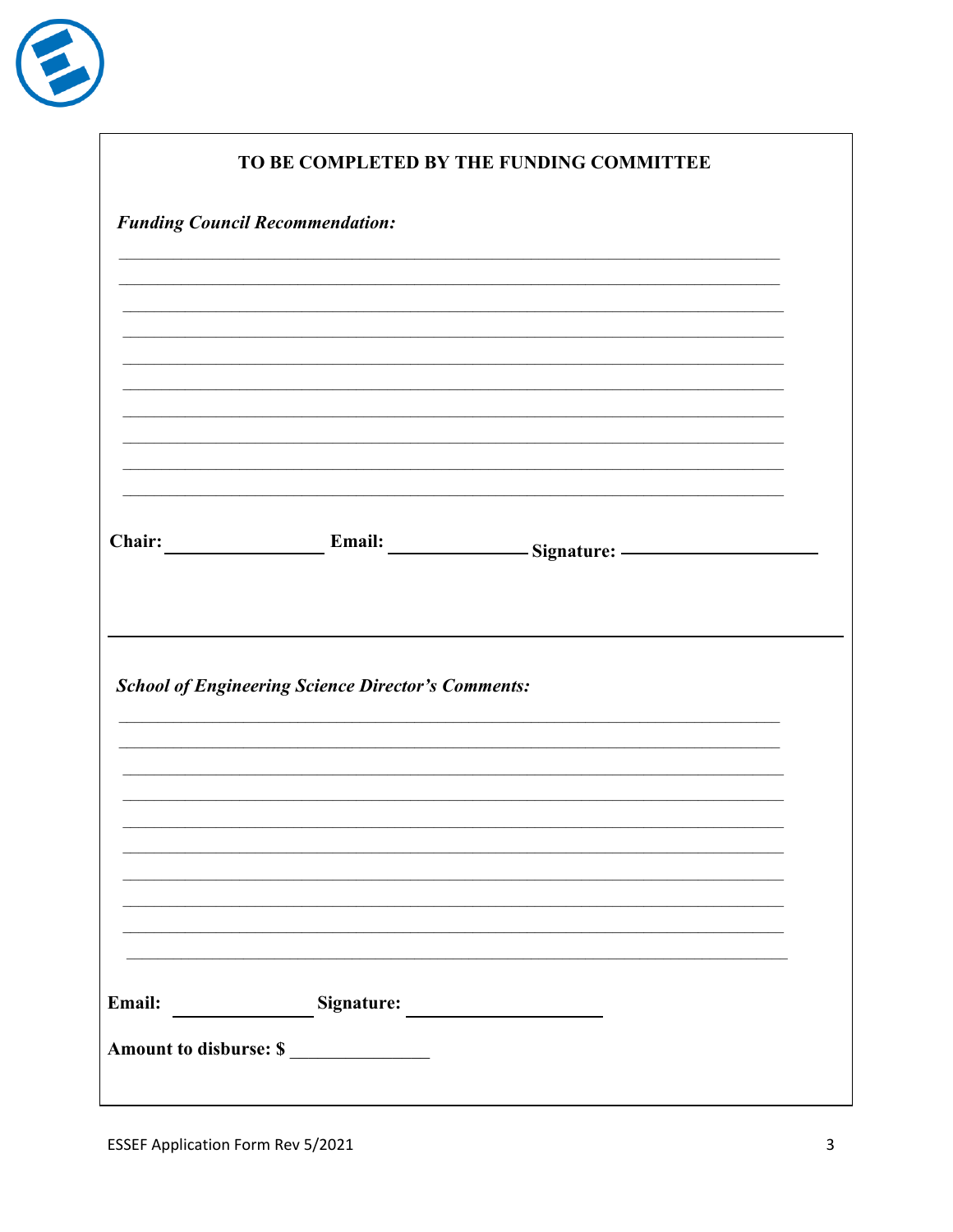

# **Proposal Description**

# **Funding Category**

| Competition                   | Entrepreneurial | Class | Miscellaneous |  |  |  |
|-------------------------------|-----------------|-------|---------------|--|--|--|
| <b>Category Justification</b> |                 |       |               |  |  |  |
|                               |                 |       |               |  |  |  |
|                               |                 |       |               |  |  |  |
|                               |                 |       |               |  |  |  |
|                               |                 |       |               |  |  |  |
|                               |                 |       |               |  |  |  |
|                               |                 |       |               |  |  |  |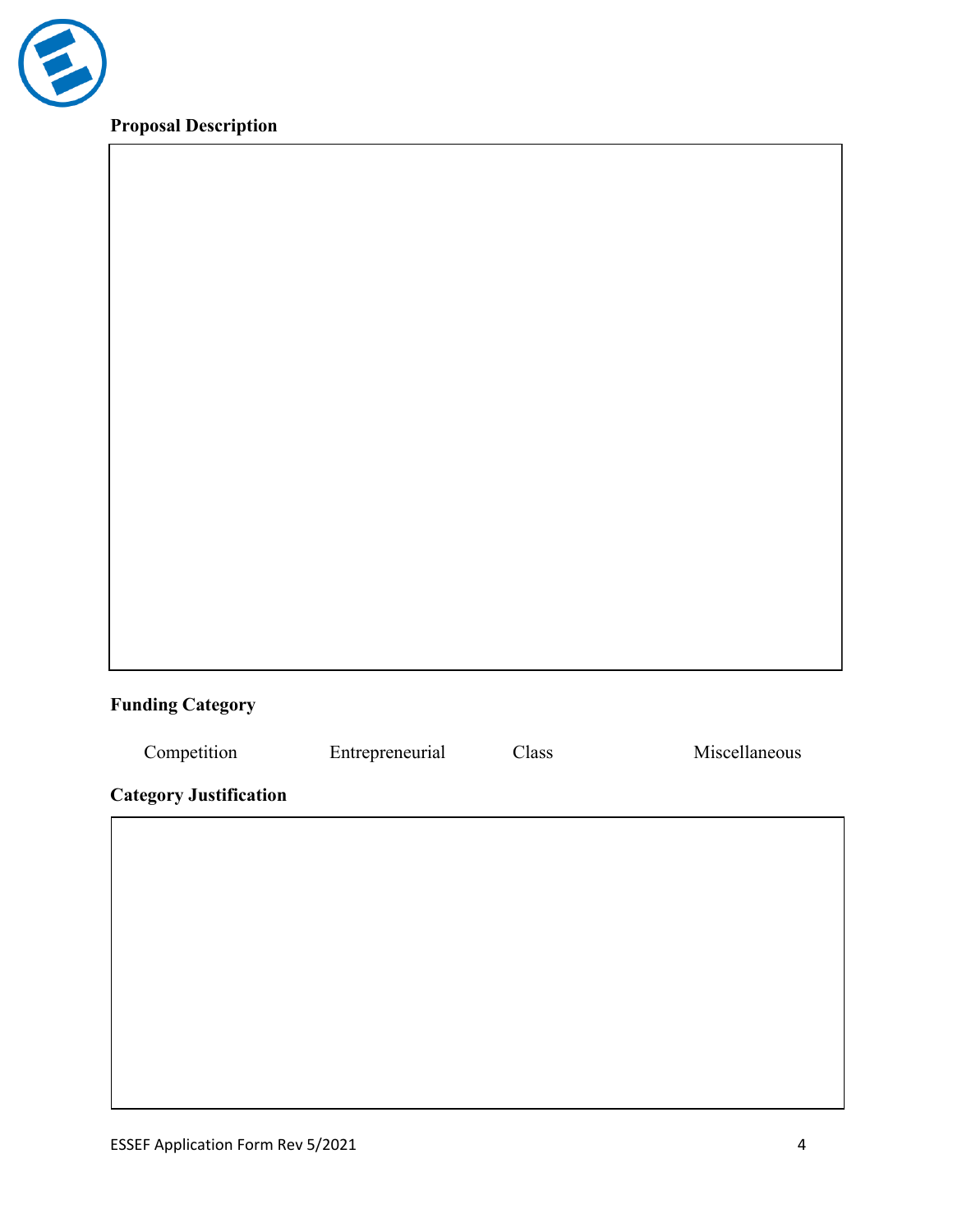

**Social and Educational Benefits** 

### **Incurred Costs**

Equipment List (Include brand and model #) Unit Cost (CAD)

ESSEF Application Form Rev 5/2021 5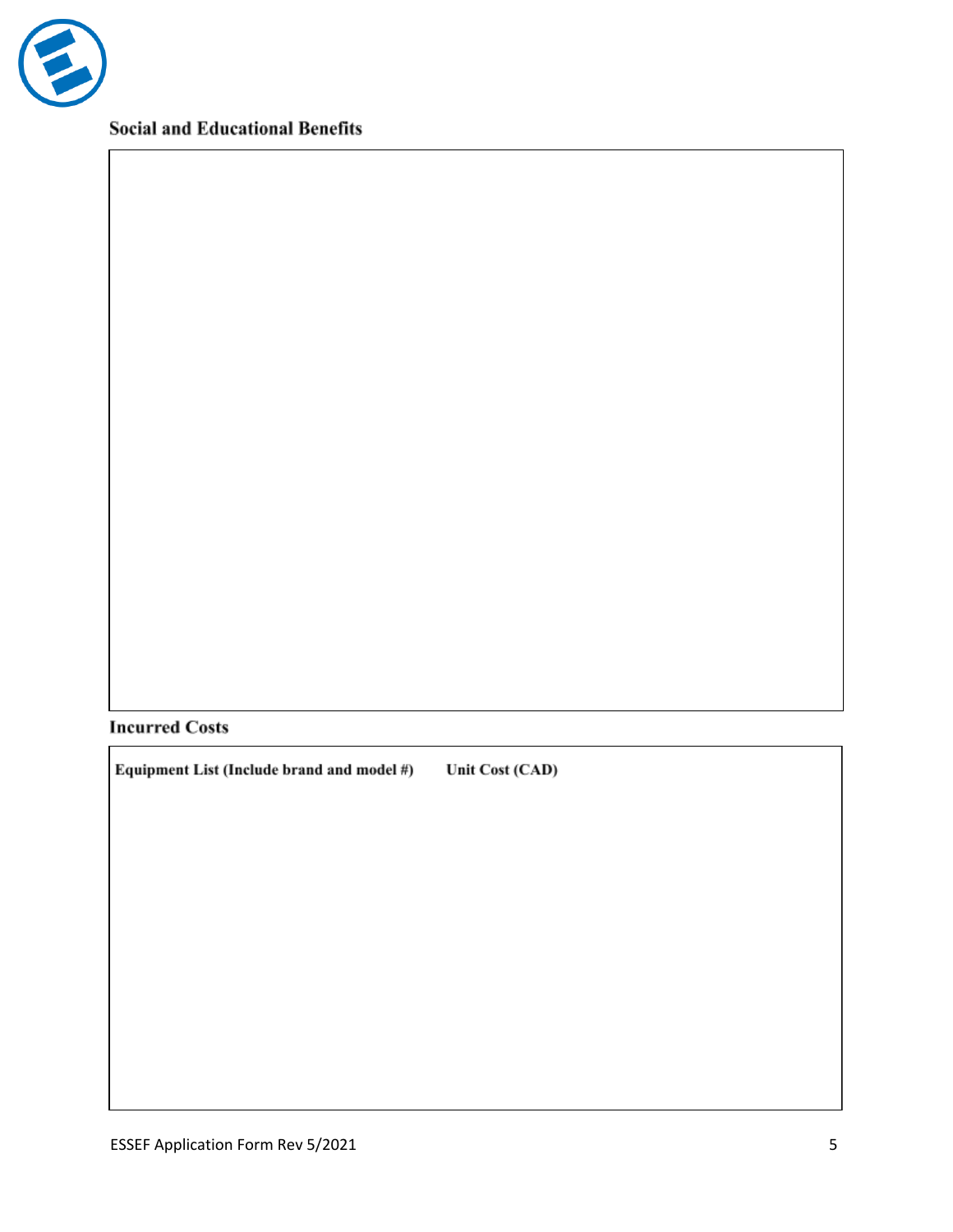

*Total Cost (CAD):*

### **Projected Costs**

**Equipment List (Include brand and model #) Estimated Unit Cost (CAD)**

*Total Cost (CAD):*

**Cost Justification:**

**Alternative Sources of Funding Considered**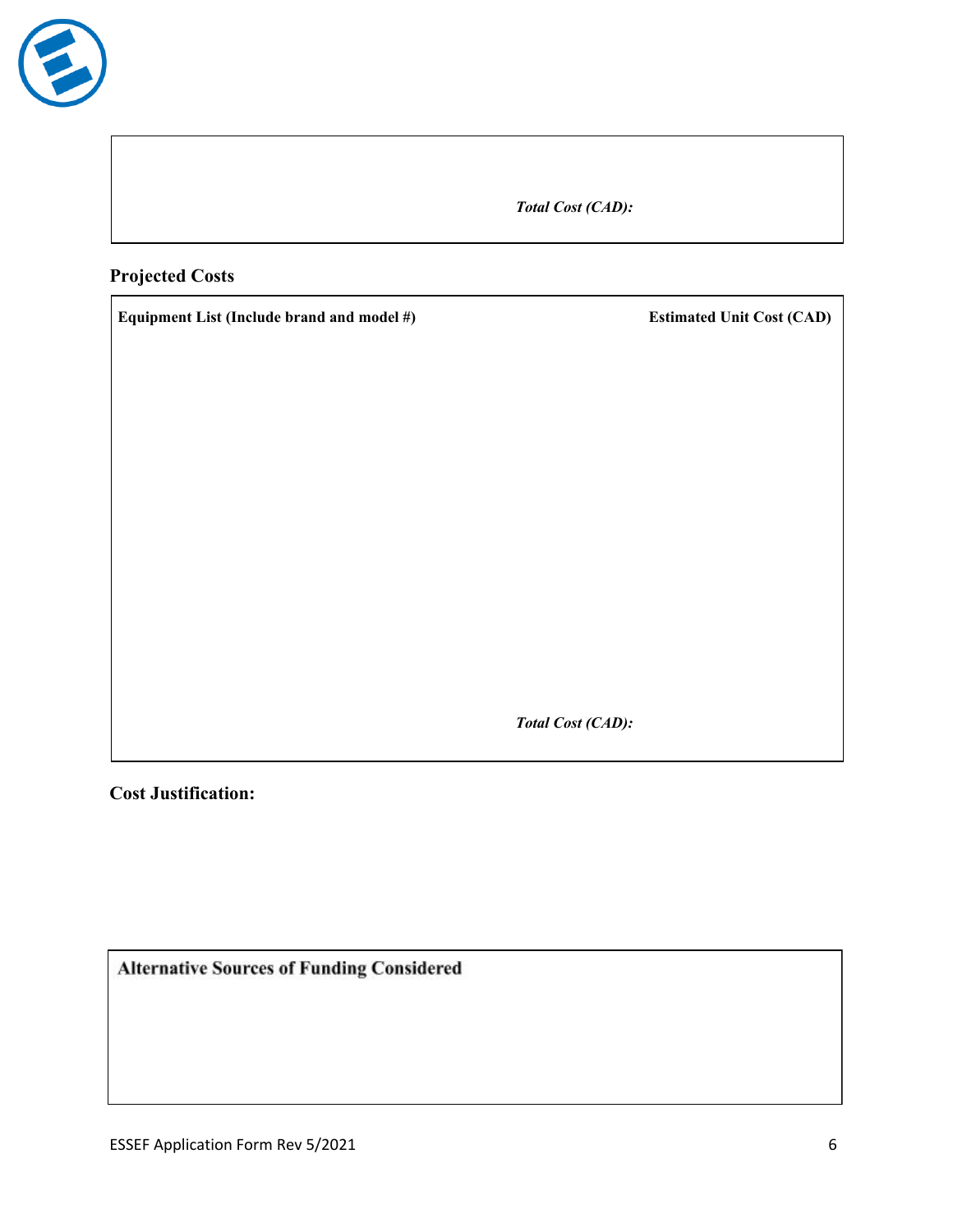

**Development Milestones (To Date)**

**Development Milestones (Future)**